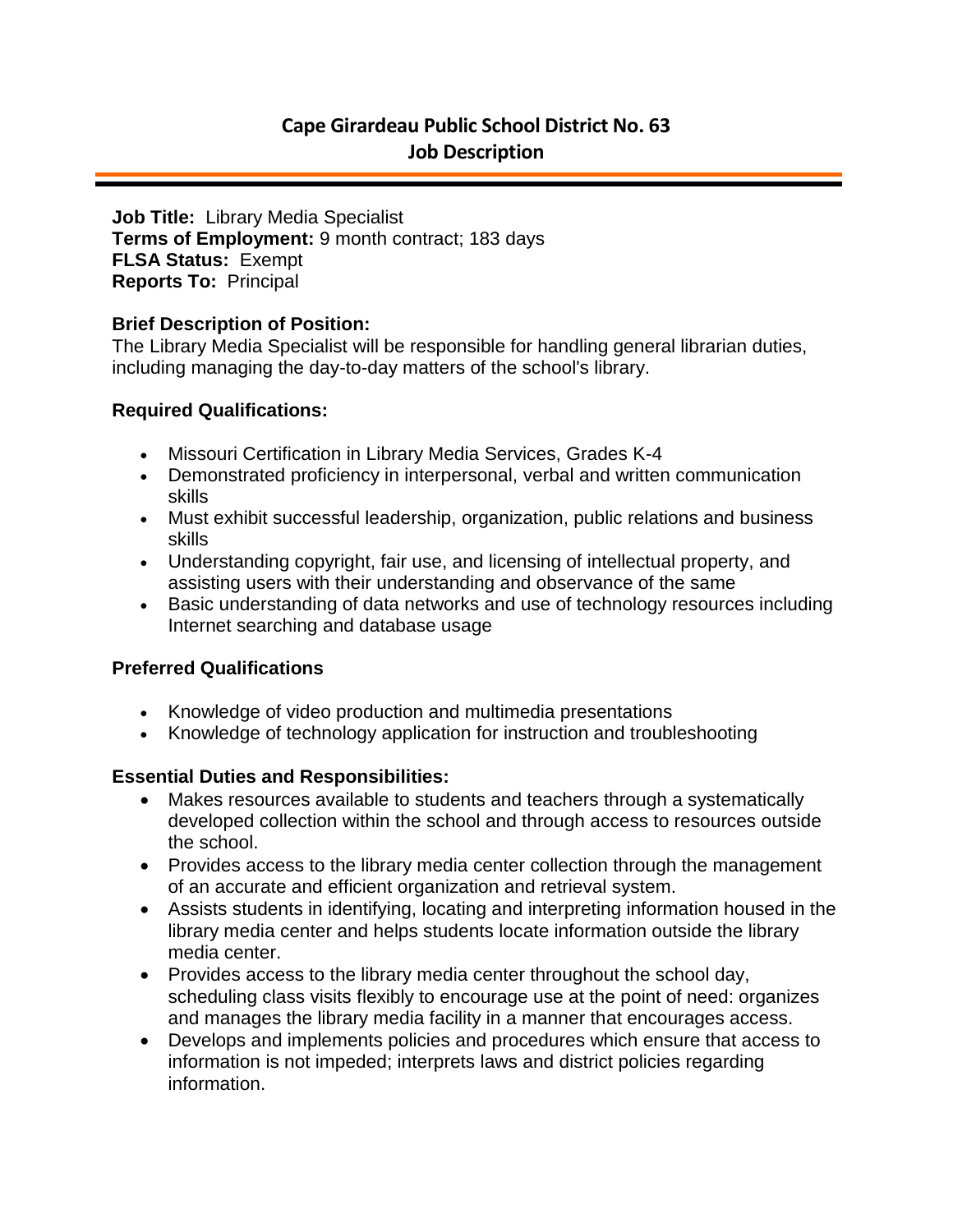- Informs teachers, students, parents and administrators of new materials, equipment and services that meet their information needs.
- Manages selection and ordering of materials through a process which involves teachers, administrators, students and parents; administers budgets for library media resources.
- Communicates library media program needs to the administration.
- Participates in department, grade-level, school and district curriculum development and assessment projects.
- Offers assistance to teachers in the selection and purchase of instructional materials, and in the use of information resources.
- Plans cooperatively with teachers to incorporate information skills into the classroom curriculum and to assist teachers in developing resource based units and activities.
- Provides leadership in assessing, evaluating and implementing information and instructional technologies.
- Recommends student-level literature to teachers and encourages them to read to their classes as well as reading personally for an awareness of the literature available.
- Teaches information sills as an integral part of the content and objectives of the school's curriculum.
- Jointly plans, teaches and evaluates instruction which incorporates information access, use and communication skills with the classroom curriculum.
- Provides instruction in the use of technology to access information outside the library media center.
- Uses a wide variety of teaching methods, media, and ways of communicating information to insure that students can access and use all types of information sources.
- Takes a leadership role in promoting and demonstrating the use of new technologies and media with teachers and other adults.
- Encourages students to read for pleasure and motivates their reading through a variety of methods.

# **Hazards:**

For some buildings, stairs, chalk dust and exposure to communicable diseases may be a potential hazard. In science labs, there could be exposure to chemicals and fumes. Equipment that supports classroom instruction could be potentially hazardous under certain conditions. Travel between locations will cause exposure to hazardous driving and walking conditions.

# **Physical Demands/Environmental Factors:**

- Ability to work in a climate controlled building, as well as in inclement weather.
- Ability to stand, walk, and move around for long periods of time.
- Ability to see and read, with or without vision aids, a computer screen and printed matter, and to distinguish colors.